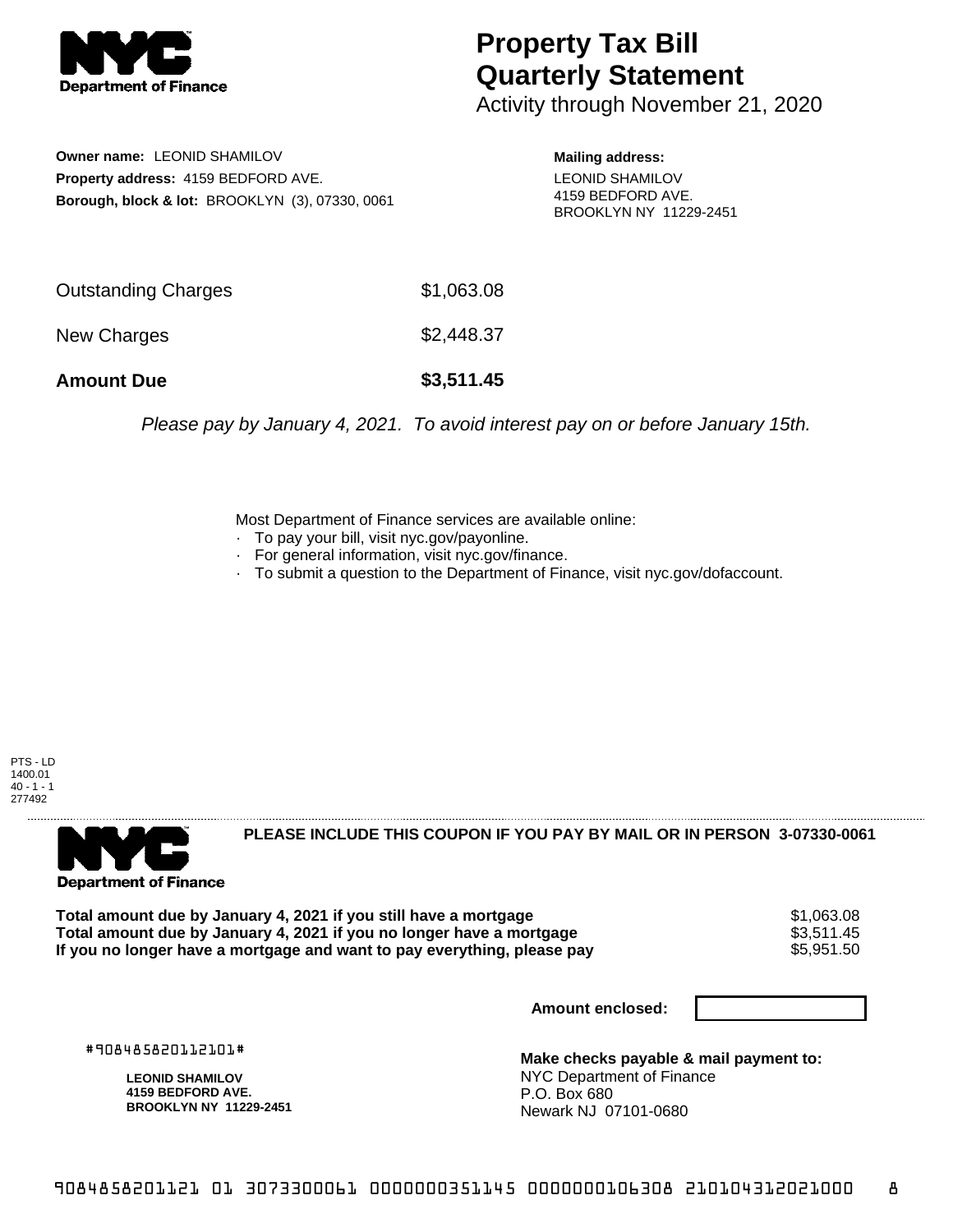

| \$1,063.08<br>\$2,477.79<br>$$-29.42$<br>\$3,511.45<br>Amount<br>\$2,477.79<br>$$-29.42$<br>\$2,448.37<br>\$8.32 |
|------------------------------------------------------------------------------------------------------------------|
|                                                                                                                  |
|                                                                                                                  |
|                                                                                                                  |
|                                                                                                                  |
|                                                                                                                  |
|                                                                                                                  |
|                                                                                                                  |
|                                                                                                                  |
|                                                                                                                  |
|                                                                                                                  |
|                                                                                                                  |
|                                                                                                                  |
|                                                                                                                  |
|                                                                                                                  |
|                                                                                                                  |
| <b>Taxes</b>                                                                                                     |
|                                                                                                                  |
|                                                                                                                  |
| \$10,148.32                                                                                                      |
| $$-296.00**$                                                                                                     |
| \$9,852.32                                                                                                       |
| \$9,911.16                                                                                                       |
| $$ -58.84$                                                                                                       |
|                                                                                                                  |

Please call 311 to speak to a representative to make a property tax payment by telephone.

For information about the interest rate charged on late payments, visit nyc.gov/taxbill.

## **Home banking payment instructions:**

- 1. **Log** into your bank or online bill pay website.
- 2. **Add** the new payee: NYC DOF Property Tax. Enter your account number, which is your boro, block and lot, as it appears here: 3-07330-0061 . You may also need to enter the address for the Department of Finance. The address is P.O. Box 680, Newark NJ 07101-0680.
- 3. **Schedule** your online payment using your checking or savings account.

## **Did Your Mailing Address Change?**

If so, please visit us at **nyc.gov/changemailingaddress** or call **311.**

When you provide a check as payment, you authorize us either to use information from your check to make a one-time electronic fund transfer from your account or to process the payment as a check transaction.